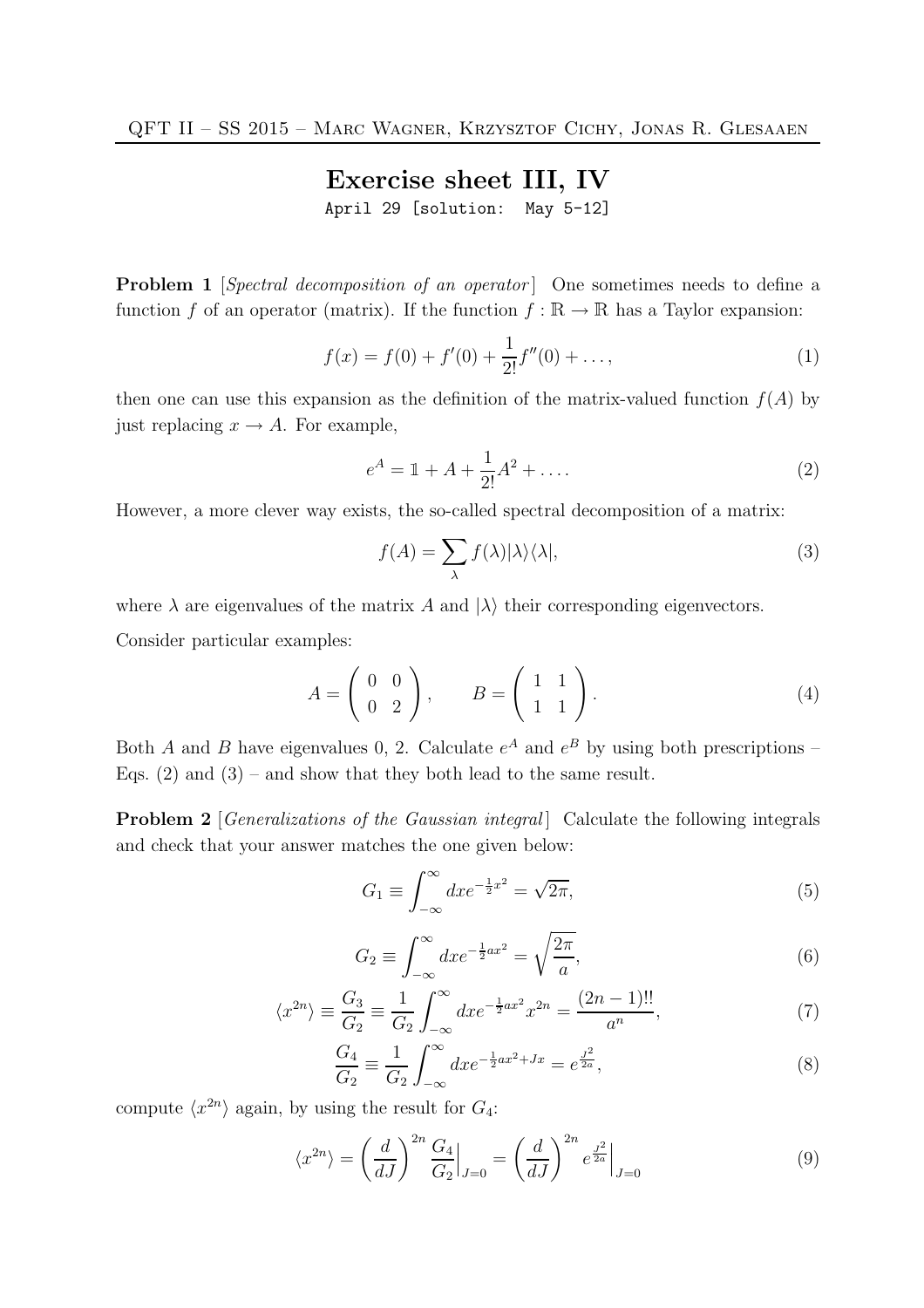$(J$  is set to zero at the very end),

$$
\frac{G_5}{G_2} \equiv \frac{1}{G_2} \int_{-\infty}^{\infty} dx e^{-\frac{1}{2}ax^2 + iJx} = e^{-\frac{J^2}{2a}},\tag{10}
$$

$$
\frac{G_6}{G_2} \equiv \frac{1}{G_2} \int_{-\infty}^{\infty} dx e^{\frac{1}{2}iax^2 + iJx} = i^{1/2} e^{-i\frac{J^2}{2a}}.
$$
\n(11)

Now we want to generalize to N variables  $x_1, \ldots, x_N$ . Thus, instead of a, we will take a real symmetric  $N \times N$  matrix  $A_{ij}$  and  $x, J$  will be vectors  $x_i, J_i$ :

$$
G_7 \equiv \int_{-\infty}^{\infty} dx_1 dx_2 \dots dx_N e^{-\frac{1}{2}xAx} = \sqrt{\frac{(2\pi)^N}{\det A}},\tag{12}
$$

where  $xAx \equiv x_iA_{ij}x_j$ . To do this integral, you should diagonalize A by an orthogonal transformation that will factorize the integral into  $N$  Gaussian integrals like  $G_4$ . Generalizations including a source term:

$$
G_8 \equiv \int_{-\infty}^{\infty} dx_1 dx_2 \dots dx_N e^{-\frac{1}{2}xAx + Jx} = \sqrt{\frac{(2\pi)^N}{\det A}} e^{\frac{1}{2}JA^{-1}J},\tag{13}
$$

where  $Jx \equiv J_i x_i$ ,

$$
G_9 \equiv \int_{-\infty}^{\infty} dx_1 dx_2 \dots dx_N e^{\frac{i}{2}xAx + iJx} = \sqrt{\frac{(2\pi i)^N}{\det A}} e^{-\frac{i}{2}JA^{-1}J}.
$$
 (14)

Finally, the analogue of  $\langle x^{2n} \rangle$  for many variables:

$$
\langle x_i x_j \dots x_k x_l \rangle \equiv \frac{G_{10}}{G_7} \equiv \frac{1}{G_7} \int_{-\infty}^{\infty} dx_1 dx_2 \dots dx_N e^{-\frac{1}{2}xAx} x_i x_j \dots x_k x_l = \sum_{\text{Wick}} (A^{-1})_{ab} \dots (A^{-1})_{cd},
$$
\n(15)

where the set of indices  $\{a, b, \ldots, c, d\}$  represents a permutation of the set of indices  ${i, j, \ldots, k, l}$ , which can be given the name *Wick contractions*. The sum is over all such permutations (contractions).

Work out the following cases:

(i) 
$$
\langle x_i x_j \rangle = (A^{-1})_{ij}
$$
,

(ii) 
$$
\langle x_i x_j x_k x_l \rangle = (A^{-1})_{ij}(A^{-1})_{kl} + (A^{-1})_{il}(A^{-1})_{jk} + (A^{-1})_{ik}(A^{-1})_{jl},
$$

(iii) 
$$
\langle x_i x_j x_k x_l x_m x_n \rangle
$$
.

Convince yourself that the above cases reduce to  $G_3$  for  $N = 1$  (i.e. a single variable x) and  $n = 1, 2, 3$  (i.e.  $\langle x^2 \rangle$ ,  $\langle x^4 \rangle$ ,  $\langle x^6 \rangle$ ).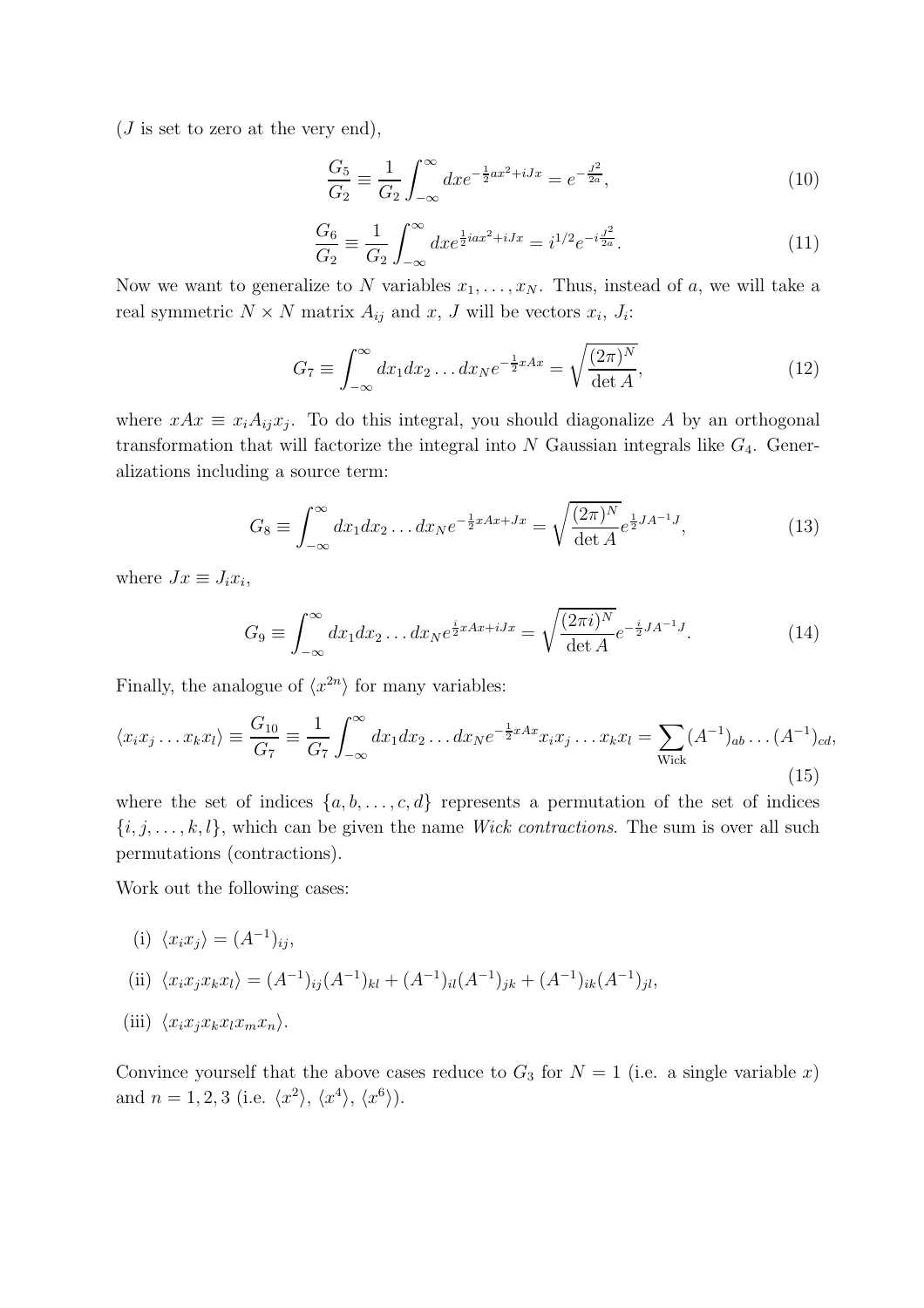**Problem 3** [Free scalar field theory] Consider the free real scalar field theory with the Lagrangian density:

$$
\mathcal{L} = \frac{1}{2} (\partial_{\mu} \phi)^2 - \frac{1}{2} m^2 \phi^2.
$$
 (16)

- (i) Write the generating functional  $Z[J]$ .
- (ii) Compute it explicitly, i.e. solve the appropriate Gaussian integral.

Let us consider an arbitrary  $n$ -point Green's function of the theory:

$$
G_n(x_1,\ldots,x_n) \equiv \langle \Omega | T \{ \phi(x_n) \ldots \phi(x_1) \} | \Omega \rangle = \frac{1}{Z} \int D\phi \, \phi(x_n) \ldots \phi(x_1) e^{iS[\phi]},\qquad(17)
$$

where we have defined  $Z \equiv \int D\phi \, e^{iS[\phi]}$ . It is related to the generating functional via:

$$
G_n(x_1,\ldots,x_n) = (-i)^n \frac{\delta^n Z[J]}{\delta J(x_1)\ldots\delta J(x_n)}\Big|_{J=0}.
$$
\n(18)

- (i) Calculate the propagator, i.e.  $i\langle \Omega|T \{\phi(x)\phi(y)\}\,|\Omega\rangle$  (we are in free theory, so  $|\Omega\rangle = |0\rangle$ ).
- (ii) Calculate the 4-point function  $G_4(x_1, x_2, x_3, x_4)$  and draw the corresponding Feynman diagrams.
- (iii) Convince yourself (or calculate) that the 6-point function  $G_6(x_1, \ldots, x_6)$  comes out as expected and draw the corresponding Feynman diagrams.
- (iv) What happens if one calculates an *n*-point function with *n* odd?

**Problem 4** [Attractive Yukawa potential from scalar exchange] In this exercise, we will derive the potential between two static point charges (external sources), coupled to a scalar field with Lagrangian density (16). We take  $J(x) = J_1(x) + J_2(x)$ , with  $J_i(x) = \delta^{(3)}(\vec{x} - \vec{x_i})$ , and write the generating functional  $W[J]$  (generator of connected diagrams, defined as  $Z[J] \equiv Ze^{iW[J]}$ , where Z was defined below Eq. (17)) for this theory:

$$
W[J] = -\frac{1}{2} \int d^4x d^4y J(x) D(x - y) J(y).
$$
 (19)

- (i) Insert the expression for the Feynman propagator into Eq. (19), together with the expression for J. Since  $J(x) = J_1(x) + J_2(x)$ , you will have four terms. Ignore the ones with  $J_1J_1$  and  $J_2J_2$  (they correspond to emission and re-absorption of a particle by the same source, so they don't contribute to the force we want to compute).
- (ii) Now consider the term  $W_{12}$ , containing  $J_1J_2$  (the term  $W_{21}$  is equal, so multiply the term  $W_{12}$  by 2) and plug in the Dirac delta functions. Perform the integrations over  $d^3x$  and  $d^3y$ .